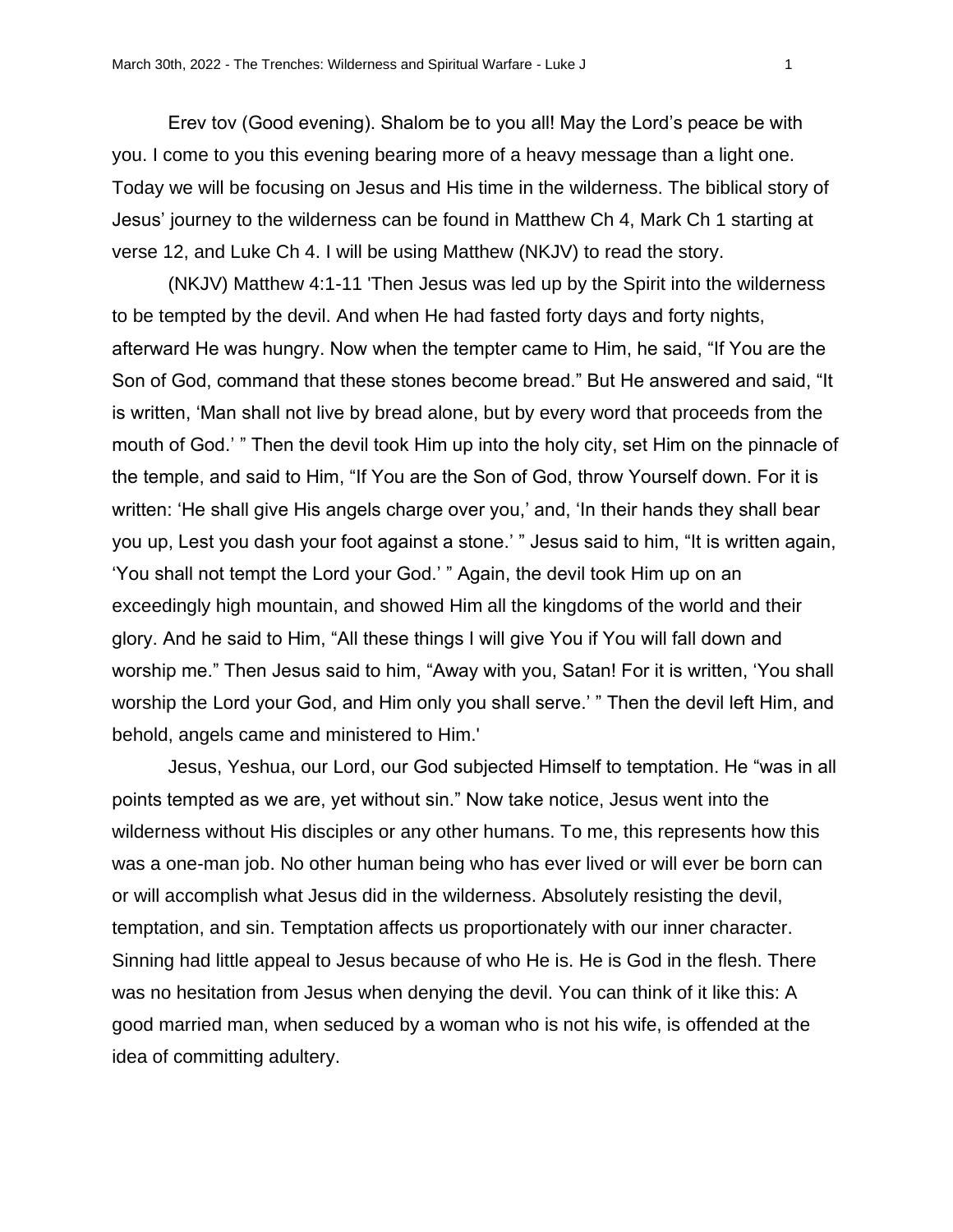I can speak with utter confidence, no doubt in my mind, saying that all of us here have already failed. You may be failing now. You may have failed while coming to Church, when driving maybe someone cut you off so you got angry and cursed them. Or you didn't make a light and were upset that you'd be late and miss all the wonderful treats before service. Well, I have a treat for you. I have an entree that can never be fully consumed. Jesus succeeded where we failed and continue to fail. The Word became flesh and overcame temptation, overcame sin, overcame everything we couldn't overcome. For us.

Why? Not "why" we need it, we know we're sinners. Or "why" He came down in the sense of His mission, He came to die for our sins. But why did Jesus do that for us? He didn't do it because he owed us, **alone** we're sinful people, unworthy, evil, deserving of death. (NKJV) Romans 6:23 "For the wages of sin is death". He didn't do it for Him. It wasn't some sort of sick, twisted, painful vacation. He even prayed to the Father once saying, "O My Father, if it is possible, let this cup pass from Me; nevertheless, not as I will, but as You will." John tells us why He did this for us, John writes "For God so loved the world that He gave His only begotten Son, that whoever believes in Him should not perish but have everlasting life." That's why. For God so loved the world, so much, that He gave his one and only Son Yeshua (Jesus Christ), a mission to save us.

That's why Jesus 2000 years ago came down here giving up His perfect comfort in Heaven. Came down to a place riddled with evil, pain, suffering, disease, death nowhere not to be seen! That's why He didn't call His legion of angels to slay the people unjustly taking Him away to be unjustly judged. That's why He willingly let the Romans set a crown of thorns on His head and push it down. Starving, dehydrated, had his back all sliced up being flogged. It's believed the tool the Romans used to do this flogging was a flagrum, imagine a short whip with two or three ends knotted with small pieces of metal. Then He carried the cross for about a ⅓ of a mile to the place where He was nailed to that cross and hung up for the whole world to see. He did that for the person you see in the mirror when you wake up in the morning, He did it for the people you curse at when they cut you off, He did that for the person sitting next to you, He did that for your friends, family, enemies, the people who had Him crucified! And then what'd he say? "Father, forgive them, for they do not know what they do."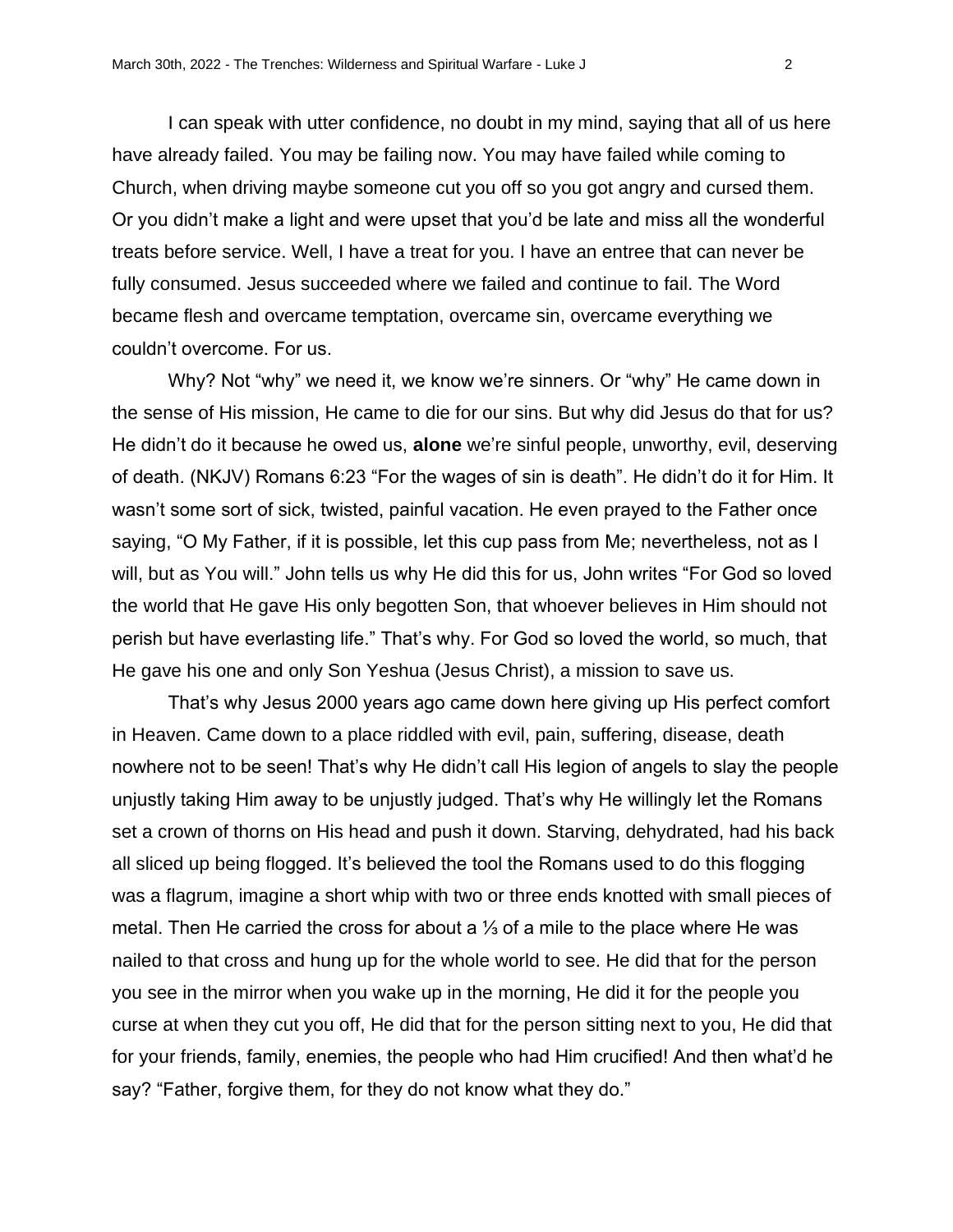We are in the season of Lent right now. Now observing Lent, though not required, is good. Therefore you should do it. Lent is the season of preparation leading up to the crucifixion and resurrection of Christ. It's a way of remembering and personalizing the great sacrifice that Christ made on the cross for our sins. It's a time of self-denial, self-reflection, prayer, generosity, and good works. Martin Luther said in his book *Concerning Christian Liberty*.

*Concerning Christian Liberty* Page 35-36 "... a man is amply enough justified by faith, having all that he requires to have, except that this very faith and abundance ought to increase from day to day, even till the future life; still he remains in this mortal life upon earth, in which it is necessary that he should rule his own body, and have dealings with men. Here then works begin; here he must not take his ease; here he must give heed to exercise his body by fastings, watchings, labor, and other moderate discipline, so that (1) it may be subdued to the spirit, and (2) obey and conform itself to the inner man and faith, and (3) not rebel against them nor hinder them, as is its nature to do if it is not kept under control… In doing this he offends that contrary will in his own flesh, which is striving to serve the world, and to seek its own gratification."

Lent is meeting Jesus in the wilderness.

1 John 2:6 tells us "He who says he abides in Him ought himself also to walk just as He walked." In other words, we are supposed to be like Christ, in word and deed. Speech and action. One who claims to walk with Christ but likes to jog with the devil, is simply poison running through his own veins. So, let's walk.

We're at war. Spiritual warfare. We're in the trenches in the wilderness being attacked from all sides. Our only reinforcements are from Heaven! We live in a world full of beauty, but it is torn down by evil chaos. The Bible says "the whole creation groans". Many people come to be a theist just by looking at the beauty of the world**.** In a similar way, many people when they see that beauty destroyed, refuse God. I'm sure we've all had our moments, maybe not all to the point of doubting faith but at least screaming "GOD WHY?" at the sky or in your head. We must understand that we can't fully understand or comprehend the magnitude of the situation. I'm not saying to not ponder and think about it, many people have done amazing work by doing so. I'm saying you have to know that God is the only solution to the problem of evil, He is not the cause.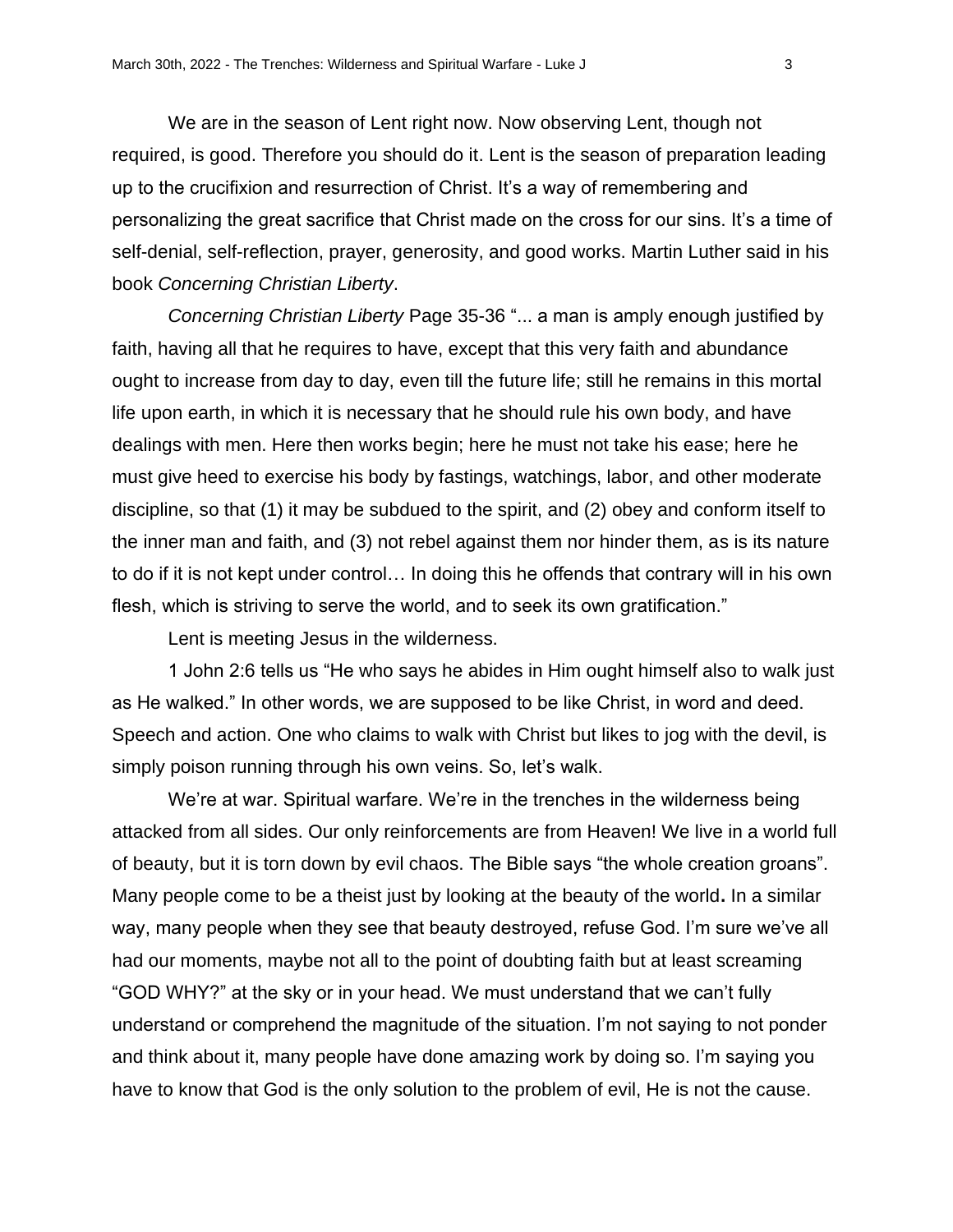The Lord has promised to restore Eden, and He is faithful to His promises. Peter writes in (GNT) 2 Peter 3:9 "The Lord is not slow to do what He has promised, as some think. Instead, He is patient with you, because He does not want anyone to be destroyed, but wants all to turn away from their sins." This patience does come at a cost, but like Christ with His sacrifice we should obey our Father's will. The payout is having more brothers and sisters in eternity. Any amount of finite pain for the benefit of eternity is far worth it.

Paul in (NASB) Ephesians 6:10-17 tells us to "be strong in the Lord and in the strength of His might. Put on the full armor of God, so that you will be able to stand firm against the schemes of the devil. For our struggle is not against flesh and blood, but against the rulers, against the powers, against the world forces of this darkness, against the spiritual forces of wickedness in the heavenly places. Therefore, take up the full armor of God, so that you will be able to resist on the evil day, and having done everything, to stand firm. Stand firm therefore, having belted your waist with truth, and having put on the breastplate of righteousness, and having strapped on your feet the preparation of the gospel of peace; in addition to all, taking up the shield of faith with which you will be able to extinguish all the flaming arrows of the evil one. And take the helmet of salvation and the sword of the Spirit, which is the word of God." Yes, let us equip ourselves with these so that we may fight in this war. There are no compromises. We don't fight this war by fighting Satan, if that's your mindset you've already lost, it's too small, we fight this war by following Jesus. If that involves tearing down the kingdom of darkness, then let it be. But the "fighting the devil" mindset is a trap set by the devil because it takes your focus off what God is doing, and the moves He's making, and focuses on what you're doing and the moves you're making. We all know from experience that when this happens, you lose. Don't isolate yourself from the pack, that is when lions strike.

Let us go back to the passage of Jesus in the wilderness recorded by Matthew. Certainly, if we are to follow Christ then we must analyze how He deals with temptation. There are three core temptations for the devil to use. The devil has used these on everyone ranging from Adam & Eve, to Jesus, and to us now. The lust of the flesh, the lust of the eye, and the pride of life. Notice the first time the devil came to Jesus. Jesus was hungry after 40 days and 40 nights; He was physically weak and tired. The devil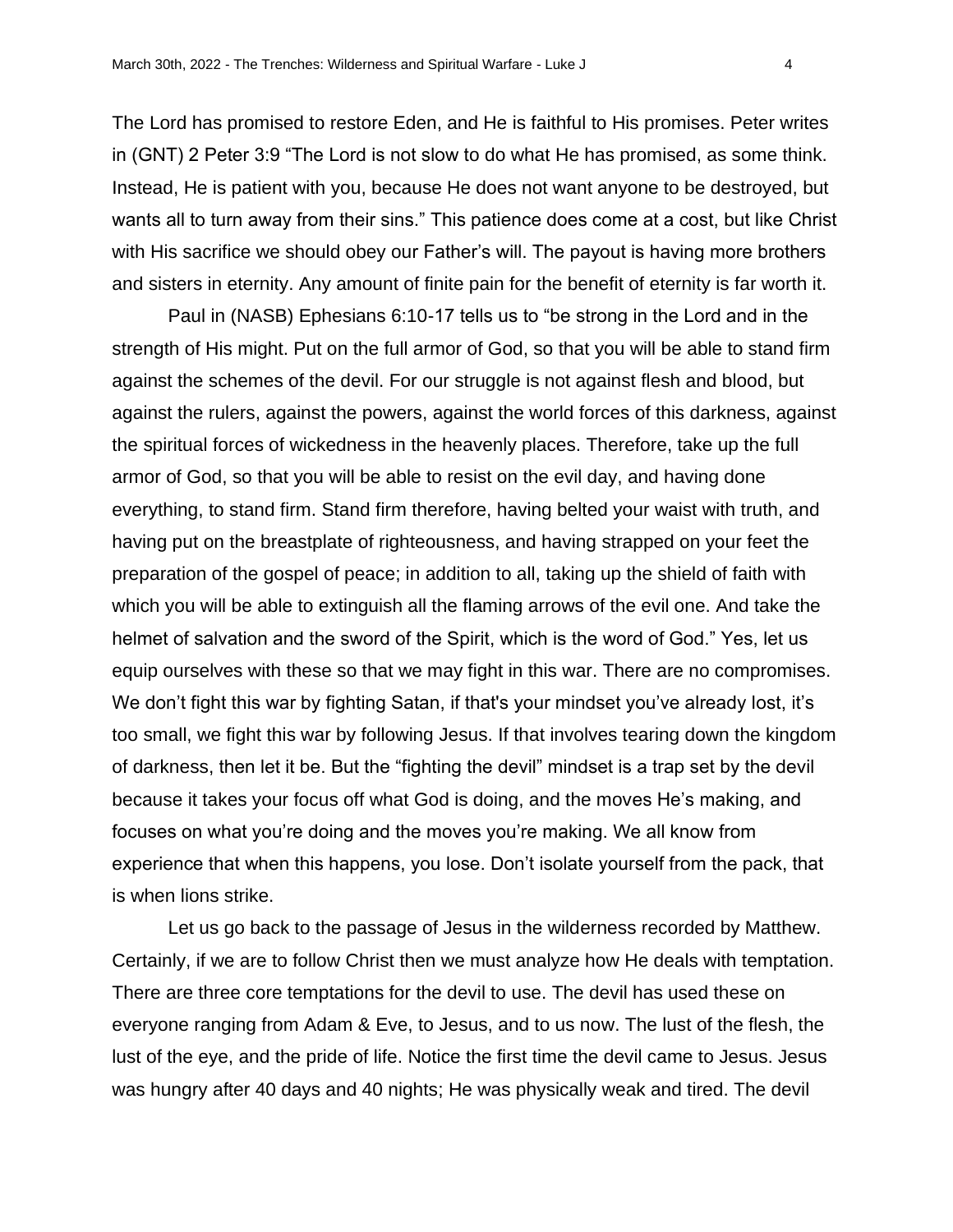knows when to come, he strikes at the opportune moment. Many people will fall here at the lust of the flesh. The devil says to Jesus "If You are the Son of God, command that these stones become bread." You may ask "why is this evil? The devil seems to be offering a solution to Jesus's hunger". I tell you the devil is not doing what he seems to be. It always starts out seemingly innocent, but it is a deadly trap. How many times have you said "okay, just this once"? It's never just once. When you give the devil an inch, he knows how to take miles. Jesus in return quoted scripture. "Man shall not live by bread alone, but by every word that proceeds from the mouth of God." Jesus had a mission, and the devil was trying to take Him off course.

The devil then takes Jesus up into the holy city, Jerusalem, and sets Him on top of the temple and says "If You are the Son of God, throw Yourself down. For it is written: 'He shall give His angels charge over you,' and, 'In their hands they shall bear you up, Lest you dash your foot against a stone.' " The devil here is taking a page out of Jesus' book. He is quoting scripture. He is quoting Psalm 91:11-12. Let us read the psalm.

Psalms 91:11-12 'For He shall give His angels charge over you, to keep you in all your ways. In their hands they shall bear you up, lest you dash your foot against a stone.'

The devil is misquoting scripture. He is leaving out the central part. "To keep you in all your ways". Jesus had His mission; He had His way! The devil was trying to make Him go a different way. He was justifying Jesus to sin. Have you ever seen a person justify their sin with holy scripture? The pride of life. Jesus in response quoted scripture. "It is written again, 'You shall not tempt the Lord your God." When faced with temptation Jesus quotes scripture, make sure you read the Word of God for it is a powerful weapon against temptation.

The devil, frustrated, then takes Jesus up on a high mountain. Ready to try his last trick, the lust of the eye. The devil rips off his beautiful angel disguise and shows Jesus all the kingdoms of the world and their glory. He says "All these things I will give You if You will fall down and worship me." The devil wants to be God. Now what the devil is doing is using all he's got, the world. He's trying to buy Jesus. The Bible says we as Christians were "bought with a price". That price of course being the sacrifice of Jesus, Jesus said in (NLT) John 15:13 "There is no greater love than to lay down one's